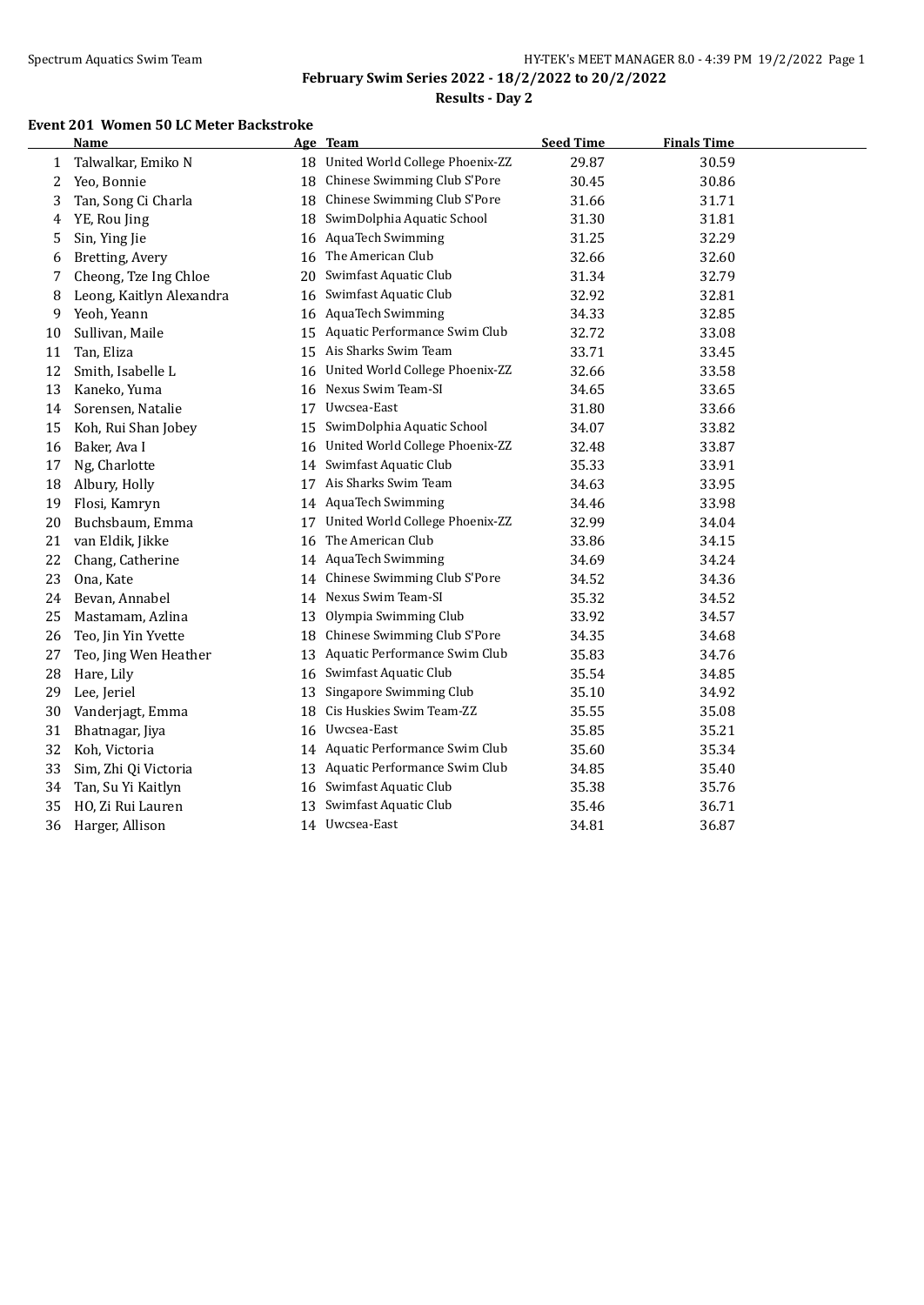# **Results - Day 2**

### **Event 202 Men 50 LC Meter Backstroke**

|       | <b>Name</b>             |    | Age Team                         | <b>Seed Time</b> | <b>Finals Time</b> |  |
|-------|-------------------------|----|----------------------------------|------------------|--------------------|--|
| 1     | Koo, Yingxuan Gabriel   | 17 | Aquatic Performance Swim Club    | 25.79            | 26.62              |  |
| 2     | Lee, Donovan            | 22 | <b>AquaTech Swimming</b>         | 26.05            | 27.19              |  |
| 3     | Cui, Yihao Steven       | 16 | Swimfast Aquatic Club            | 26.36            | 27.31              |  |
| 4     | Low, Tze Hang Christian | 18 | Aquatic Performance Swim Club    | 26.80            | 28.29              |  |
| 5     | Gerber, Jakob N         | 16 | United World College Phoenix-ZZ  | 27.50            | 28.34              |  |
| 6     | Lee, Pete Xuan Xian     | 17 | Aquatic Performance Swim Club    | 27.78            | 28.67              |  |
| 7     | Ng, Jaden               | 17 | Singapore Swimming Club          | 28.98            | 28.84              |  |
| 8     | Pang, Yu Jie Isaac      | 21 | Aquatic Performance Swim Club    | 28.14            | 29.10              |  |
| 9     | Lim, Ignatius           | 17 | Singapore Swimming Club          | 28.86            | 29.24              |  |
| 10    | Neo, Wei Wen Randall    | 17 | Chinese Swimming Club S'Pore     | 27.91            | 29.33              |  |
| 11    | Yeo, Kai Hsuen          | 15 | Chinese Swimming Club S'Pore     | 30.40            | 29.56              |  |
| 12    | Lee, Xing Hong Julian   | 14 | Aquatic Performance Swim Club    | 30.68            | 29.59              |  |
| 13    | Yeoh, Justin Quinton    | 15 | Aquatic Performance Swim Club    | 29.95            | 29.60              |  |
| 14    | Rogers, Oliver          | 16 | <b>AquaTech Swimming</b>         | 29.51            | 29.78              |  |
| 15    | Ng, Hong Jun            | 19 | Red Dot Penguins                 | 30.04            | 29.79              |  |
| 16    | Kefford, Daniel         | 16 | <b>AquaTech Swimming</b>         | 30.55            | 29.82              |  |
| 17    | Wahking, Jacob          | 16 | Aquatic Performance Swim Club    | 28.94            | 29.87              |  |
| 18    | Zarak, Jake             | 17 | Aquatic Performance Swim Club    | 30.52            | 29.98              |  |
| 19    | Ong, Jia Cheng Juin     | 17 | Singapore Swimming Club          | 29.99            | 30.09              |  |
| 20    | Ives, George C          | 17 | United World College Phoenix-ZZ  | 29.37            | 30.11              |  |
| 21    | Yuen, Ethan, Fong Seng  | 17 | <b>AquaTech Swimming</b>         | 30.96            | 30.26              |  |
| 22    | Seah, Johnavan          | 15 | <b>AquaTech Swimming</b>         | 30.87            | 30.27              |  |
| 23    | Wong, Jeng Ian          | 15 | Chinese Swimming Club S'Pore     | 30.61            | 30.54              |  |
| 24    | Koh, Berton             | 15 | Swimfast Aquatic Club            | 31.21            | 30.64              |  |
| 25    | Tan, Micaiah            | 16 | <b>AquaTech Swimming</b>         | 29.48            | 30.65              |  |
| 26    | Mertens, Maximilian     | 15 | Aquatic Performance Swim Club    | 31.46            | 30.67              |  |
| 27    | Lin, Boyu               | 16 | <b>AquaTech Swimming</b>         | 30.94            | 30.81              |  |
| 28    | Kefford, Joshua         | 18 | Ais Sharks Swim Team             | 30.24            | 31.15              |  |
| 29    | Teoh, Hong Yi Daniel    | 15 | Swimfast Aquatic Club            | 31.11            | 32.25              |  |
|       | Wong, Glenden           | 16 | Aquatic Performance Swim Club    | 29.62            | <b>NS</b>          |  |
|       | Diermayr, Lucas         | 18 | United World College Phoenix-ZZ  | 29.63            | <b>NS</b>          |  |
|       | Lee, Mikkel Jun Jie     | 20 | Chinese Swimming Club S'Pore     | 26.30            | NS                 |  |
| $---$ | Pang, Jacob Yu Jia      |    | 16 Aquatic Performance Swim Club | 30.21            | <b>NS</b>          |  |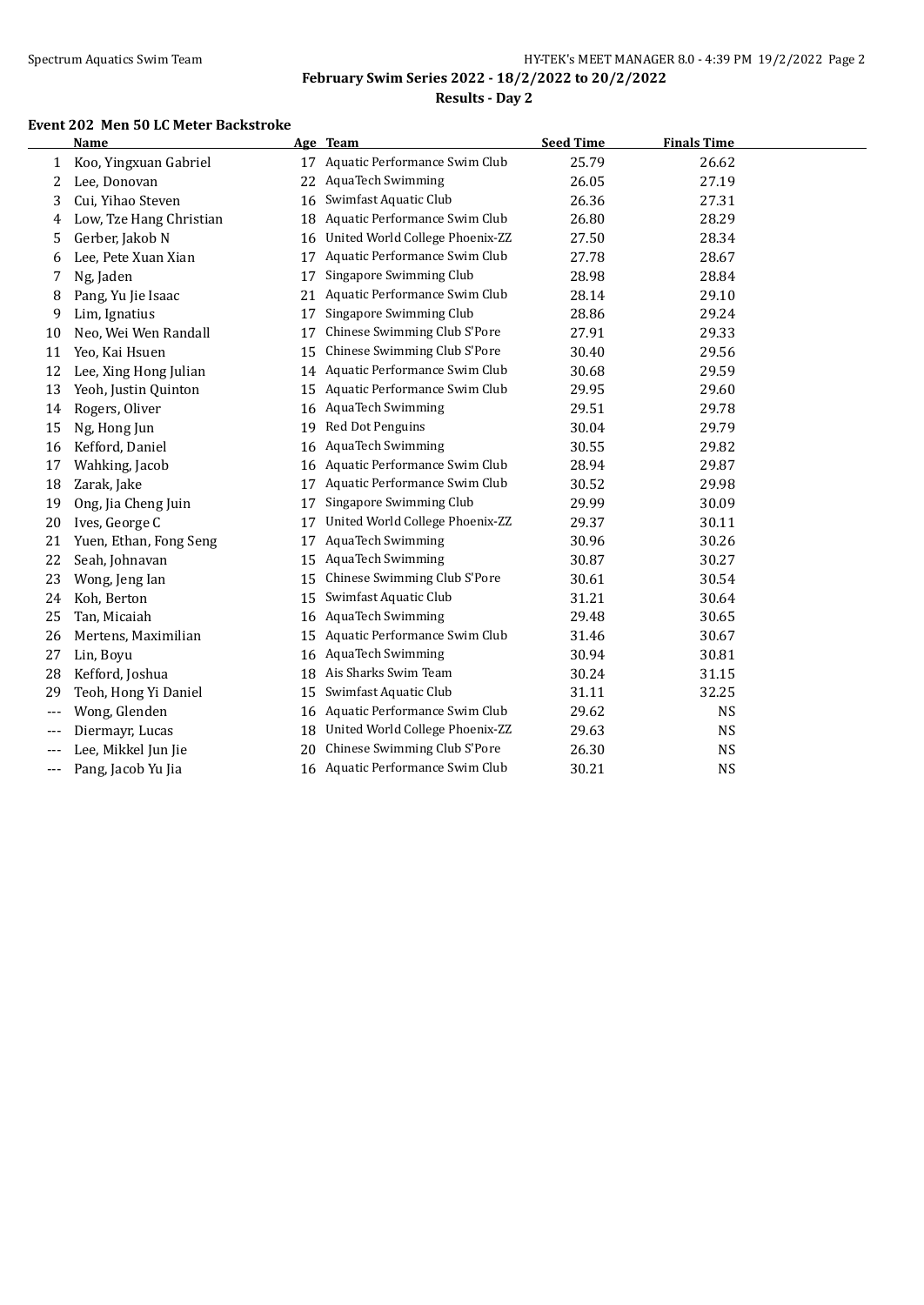$\overline{a}$ 

### **February Swim Series 2022 - 18/2/2022 to 20/2/2022 Results - Day 2**

### **Event 203 Women 100 LC Meter Butterfly**

|    | <b>Name</b>               | Age Team                         | <b>Seed Time</b> | <b>Finals Time</b> |  |
|----|---------------------------|----------------------------------|------------------|--------------------|--|
|    | 1 Quah, Ting Wen          | 30 Swimfast Aquatic Club         | 1:00.63          | 1:00.51            |  |
|    | 27.93                     | 1:00.51 (32.58)                  |                  |                    |  |
| 2  | Quah, Jing Wen            | 22 Swimfast Aquatic Club         | 59.96            | 1:00.94            |  |
|    | 28.26                     | 1:00.94 (32.68)                  |                  |                    |  |
| 3  | Chan, Shi Min Nur Marina  | 25 Chinese Swimming Club S'Pore  | 1:02.32          | 1:03.47            |  |
|    | 29.18                     | 1:03.47 (34.29)                  |                  |                    |  |
|    | Zaman, Ria                | 17 Aquatic Performance Swim Club | 1:04.23          | 1:05.00            |  |
| 4  | 30.14                     | 1:05.00 (34.86)                  |                  |                    |  |
|    | Lim, Ashley               | 17 AquaTech Swimming             |                  |                    |  |
| 5  | 30.38                     |                                  | 1:05.07          | 1:05.01            |  |
|    |                           | 1:05.01 (34.63)                  |                  |                    |  |
| 6  | Yip, Sarah Angelique      | 19 Singapore Swimming Club       | 1:03.69          | 1:05.09            |  |
|    | 30.02                     | 1:05.09 (35.07)                  |                  |                    |  |
| 7  | Leong, Kaitlyn Alexandra  | 16 Swimfast Aquatic Club         | 1:05.68          | 1:06.13            |  |
|    | 30.78                     | 1:06.13(35.35)                   |                  |                    |  |
| 8  | Chong, Melanie            | 16 Chinese Swimming Club S'Pore  | 1:05.37          | 1:06.21            |  |
|    | 30.93                     | 1:06.21 (35.28)                  |                  |                    |  |
| 9  | Tan, Tirzah               | 17 Swimfast Aquatic Club         | 1:06.10          | 1:06.55            |  |
|    | 31.14                     | 1:06.55 (35.41)                  |                  |                    |  |
| 10 | Yau, Tricia               | 17 AquaTech Swimming             | 1:07.89          | 1:07.08            |  |
|    | 31.48                     | 1:07.08(35.60)                   |                  |                    |  |
| 11 | Chew, En Vivienne         | 14 Ace Swim Club                 | 1:07.57          | 1:07.11            |  |
|    | 31.43                     | 1:07.11 (35.68)                  |                  |                    |  |
| 12 | Kaneko, Yuma              | 16 Nexus Swim Team-SI            | 1:07.81          | 1:08.00            |  |
|    | 31.95                     | 1:08.00 (36.05)                  |                  |                    |  |
| 13 | Ngoi, Emily Seok Yen      | 15 AquaTech Swimming             | 1:10.21          | 1:08.26            |  |
|    | 32.00                     | 1:08.26 (36.26)                  |                  |                    |  |
| 14 | Mak, Elyza                | 16 Aquarian Aquatic School       | 1:07.25          | 1:08.27            |  |
|    | 31.57                     | 1:08.27 (36.70)                  |                  |                    |  |
| 15 | Gwee, Min Xin             | 16 Swimfast Aquatic Club         | 1:07.25          | 1:08.78            |  |
|    | 32.20                     | 1:08.78 (36.58)                  |                  |                    |  |
| 16 | Rachmadi, Carol           | 17 Aquatic Performance Swim Club | 1:09.38          | 1:08.88            |  |
|    | 32.68                     | 1:08.88 (36.20)                  |                  |                    |  |
| 17 | Goh, Muse                 | 14 AquaTech Swimming             | 1:10.02          | 1:09.02            |  |
|    | 32.64                     | 1:09.02 (36.38)                  |                  |                    |  |
|    |                           | 18 SwimDolphia Aquatic School    |                  |                    |  |
| 18 | Leong, Jing Ping, Crystal |                                  | 1:07.13          | 1:09.08            |  |
|    | 32.19                     | 1:09.08 (36.89)                  |                  |                    |  |
|    | 19 Loo, Chloe I           | 15 AquaTech Swimming             | 1:07.95          | 1:09.13            |  |
|    | 31.91                     | 1:09.13 (37.22)                  |                  |                    |  |
| 20 | Hau, Ryae Ning Joella     | 16 Ace Swim Club                 | 1:08.71          | 1:09.42            |  |
|    | 31.24                     | 1:09.42 (38.18)                  |                  |                    |  |
| 21 | Taguchi, Julia Chiyo      | 13 Singapore Swimming Club       | 1:09.88          | 1:09.50            |  |
|    | 32.99                     | 1:09.50 (36.51)                  |                  |                    |  |
| 22 | Yang, Seira               | 14 Aquatic Performance Swim Club | 1:11.01          | 1:09.59            |  |
|    | 32.71                     | 1:09.59 (36.88)                  |                  |                    |  |
| 23 | Ang, Candice Ruo Han      | 19 Aquatic Performance Swim Club | 1:08.53          | 1:10.38            |  |
|    | 33.14                     | 1:10.38 (37.24)                  |                  |                    |  |
| 24 | Mastamam, Azlina          | 13 Olympia Swimming Club         | 1:09.52          | 1:10.47            |  |
|    | 31.85                     | 1:10.47 (38.62)                  |                  |                    |  |
| 25 | Deelchand, Dominique F    | 17 Cis Huskies Swim Team-ZZ      | 1:12.50          | 1:10.82            |  |
|    | 32.85                     | 1:10.82 (37.97)                  |                  |                    |  |
| 26 | Some, Xuan Hui Lynette    | 15 Chinese Swimming Club S'Pore  | 1:13.04          | 1:10.88            |  |
|    | 32.82                     | 1:10.88 (38.06)                  |                  |                    |  |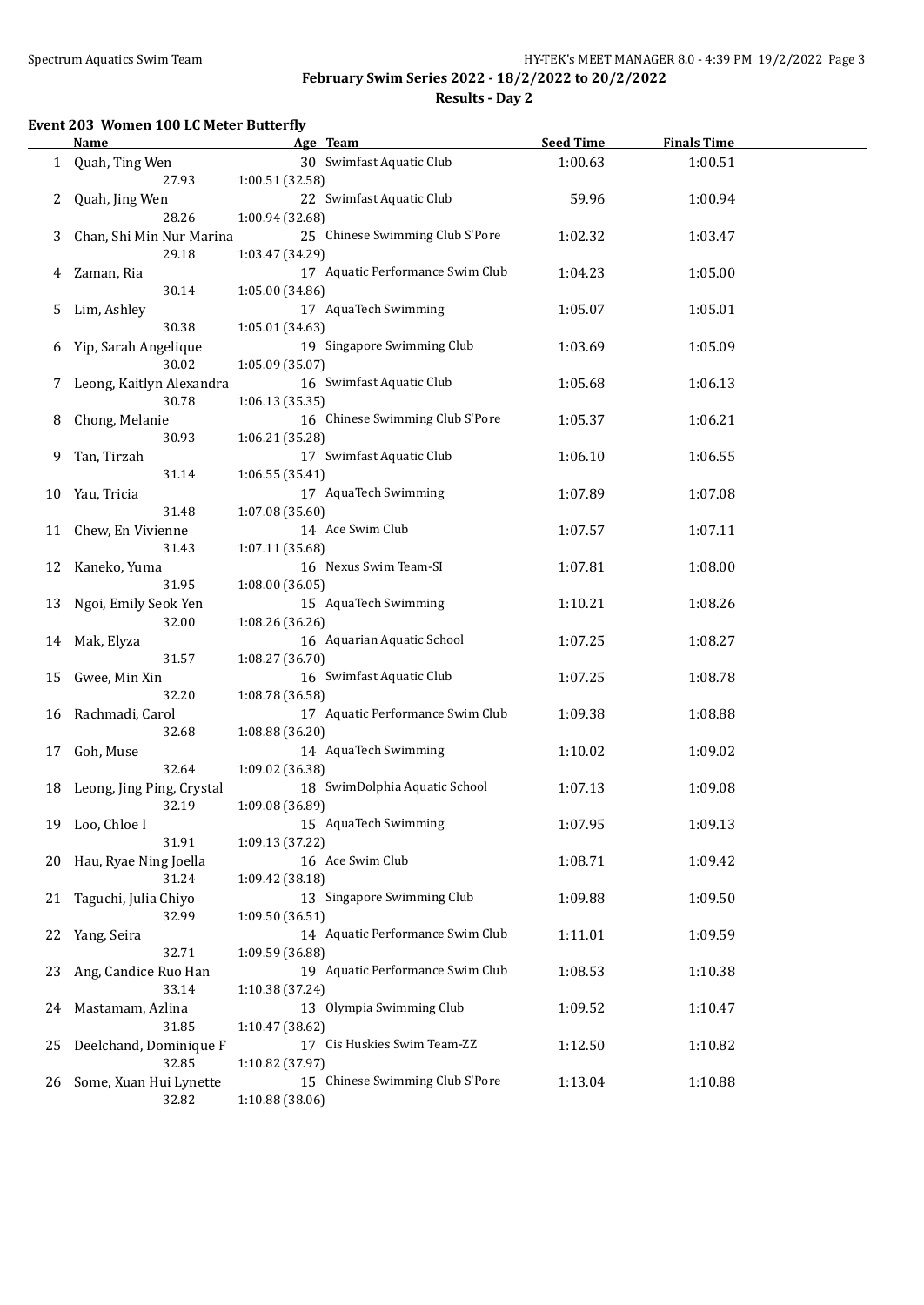**February Swim Series 2022 - 18/2/2022 to 20/2/2022 Results - Day 2**

# **(Event 203 Women 100 LC Meter Butterfly)**

|       | <b>Name</b>            |                 | Age Team                           | <b>Seed Time</b> | <b>Finals Time</b> |  |
|-------|------------------------|-----------------|------------------------------------|------------------|--------------------|--|
| 27    | Ng, Charlotte          |                 | 14 Swimfast Aquatic Club           | 1:11.96          | 1:10.91            |  |
|       | 33.26                  | 1:10.91(37.65)  |                                    |                  |                    |  |
| $*28$ | Chang, Catherine       |                 | 14 AquaTech Swimming               | 1:11.23          | 1:10.99            |  |
|       | 32.91                  | 1:10.99 (38.08) |                                    |                  |                    |  |
| $*28$ | Izam, Zahra            |                 | 13 Elite Swim Swim                 | 1:12.22          | 1:10.99            |  |
|       | 32.78                  | 1:10.99 (38.21) |                                    |                  |                    |  |
| 30    | Teo, Jing Wen Heather  |                 | 13 Aquatic Performance Swim Club   | 1:12.30          | 1:11.04            |  |
|       | 33.39                  | 1:11.04(37.65)  |                                    |                  |                    |  |
|       | 31 Koh, Rui Shan Jobey |                 | 15 SwimDolphia Aquatic School      | 1:13.22          | 1:11.06            |  |
|       | 33.62                  | 1:11.06 (37.44) |                                    |                  |                    |  |
| 32    | YE, Qin Wen            |                 | 14 Swimfast Aquatic Club           | 1:10.97          | 1:11.24            |  |
|       | 32.90                  | 1:11.24(38.34)  |                                    |                  |                    |  |
| 33    | Low, Zi Qi Manda       |                 | 15 Chinese Swimming Club S'Pore    | 1:12.60          | 1:11.48            |  |
|       | 33.56                  | 1:11.48 (37.92) |                                    |                  |                    |  |
| 34    | Gray, Lucie            |                 | 20 Aquatic Performance Swim Club   | 1:11.60          | 1:12.25            |  |
|       | 33.43                  | 1:12.25 (38.82) |                                    |                  |                    |  |
| 35    | Flosi, Kamryn          |                 | 14 AquaTech Swimming               | 1:12.08          | 1:12.27            |  |
|       | 32.91                  | 1:12.27 (39.36) |                                    |                  |                    |  |
| 36    | Ng, Daphne             |                 | 17 Swimfast Aquatic Club           | 1:10.27          | 1:12.34            |  |
|       | 33.22                  | 1:12.34(39.12)  |                                    |                  |                    |  |
| 37    | Low, Yin-Rae           |                 | 14 Chinese Swimming Club S'Pore    | 1:13.10          | 1:12.61            |  |
|       | 34.45                  | 1:12.61(38.16)  |                                    |                  |                    |  |
| 38    | Vosshage, Kartini      |                 | 19 United World College Phoenix-ZZ | 1:09.61          | 1:14.26            |  |
|       | 31.60                  | 1:14.26 (42.66) |                                    |                  |                    |  |
| 39    | Chowdhury, Inara S     |                 | 16 United World College Phoenix-ZZ | 1:12.28          | 1:15.25            |  |
|       | 34.49                  | 1:15.25(40.76)  |                                    |                  |                    |  |
|       |                        |                 |                                    |                  |                    |  |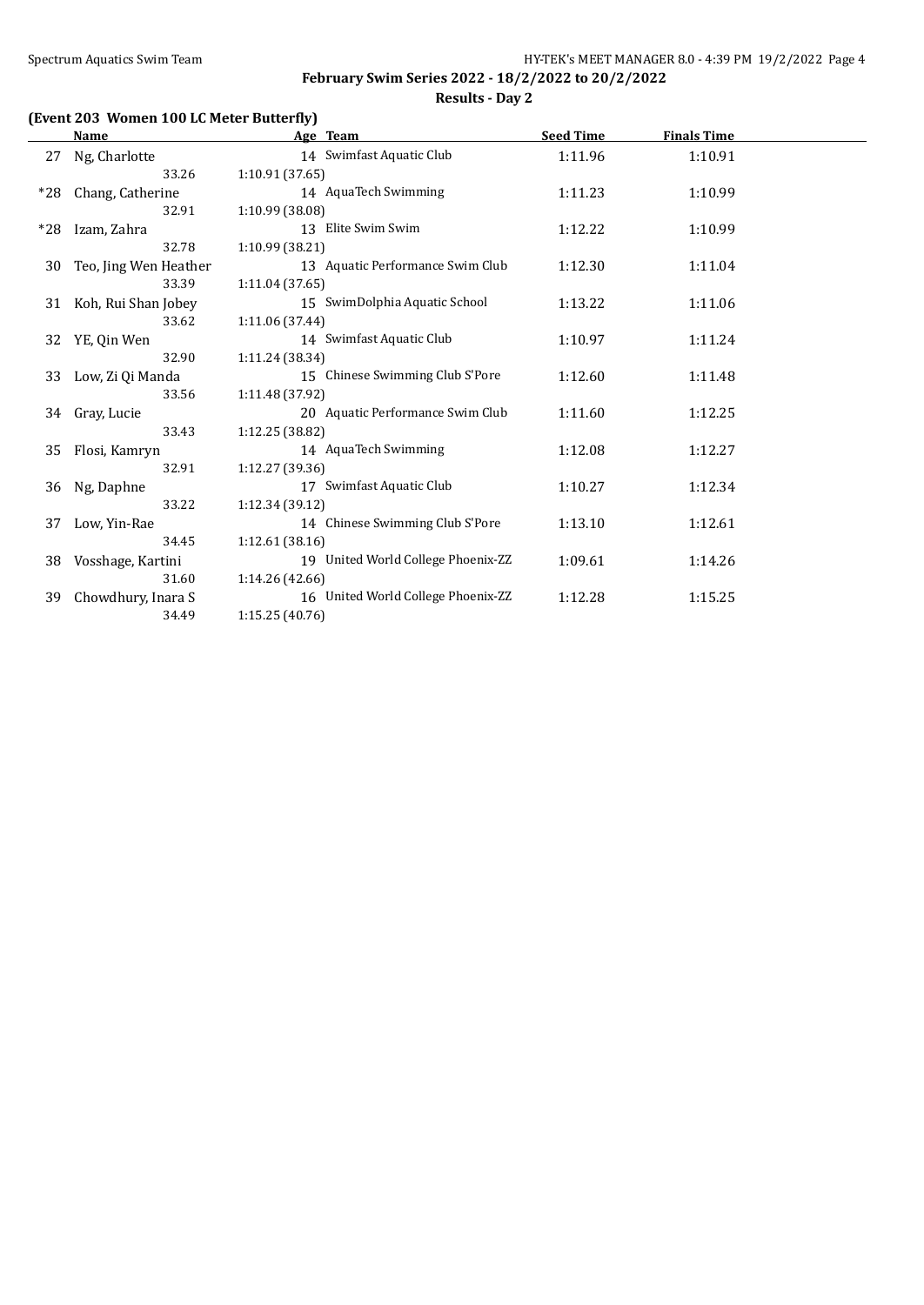$\overline{a}$ 

### **February Swim Series 2022 - 18/2/2022 to 20/2/2022 Results - Day 2**

### **Event 204 Men 100 LC Meter Butterfly**

|    | <b>Name</b>               | Age Team                               | <b>Seed Time</b> | <b>Finals Time</b> |  |
|----|---------------------------|----------------------------------------|------------------|--------------------|--|
|    | 1 Teong, Tzen Wei         | 25 AquaTech Swimming                   | 51.28            | 53.04              |  |
|    | 23.91                     | 53.04 (29.13)                          |                  |                    |  |
| 2  | Quah, Zheng Wen           | 26 Swimfast Aquatic Club               | 52.39            | 53.51              |  |
|    | 25.02                     | 53.51 (28.49)                          |                  |                    |  |
| 3  | Ong, Jung Yi              | 21 Chinese Swimming Club S'Pore        | 52.98            | 54.05              |  |
|    | 25.29                     | 54.05 (28.76)                          |                  |                    |  |
| 4  | Lim, Glen                 | 20 AquaTech Swimming                   | 55.44            | 55.12              |  |
|    | 26.28                     | 55.12 (28.84)                          |                  |                    |  |
| 5  | Neo, Wei Wen Randall      | 17 Chinese Swimming Club S'Pore        | 55.39            | 56.30              |  |
|    | 25.98                     |                                        |                  |                    |  |
|    |                           | 56.30 (30.32)<br>18 Nexus Swim Team-SI |                  |                    |  |
| *6 | Cassin, Jack              |                                        | 55.44            | 56.39              |  |
|    | 26.17                     | 56.39 (30.22)                          |                  |                    |  |
| *6 | Loo, Russell              | 17 AquaTech Swimming                   | 56.40            | 56.39              |  |
|    | 26.38                     | 56.39 (30.01)                          |                  |                    |  |
| 8  | Tan, Ephraim              | 18 Aquatic Performance Swim Club       | 56.33            | 57.29              |  |
|    | 27.04                     | 57.29 (30.25)                          |                  |                    |  |
| 9. | Lee, Pete Xuan Xian       | 17 Aquatic Performance Swim Club       | 59.30            | 57.42              |  |
|    | 26.78                     | 57.42 (30.64)                          |                  |                    |  |
| 10 | Lim, Marc                 | 16 AquaTech Swimming                   | 59.72            | 57.56              |  |
|    | 26.98                     | 57.56 (30.58)                          |                  |                    |  |
| 11 | Chrisstoffels, Niels      | 18 Nexus Swim Team-SI                  | 57.47            | 57.94              |  |
|    | 27.17                     | 57.94 (30.77)                          |                  |                    |  |
| 12 | Chee, Alden               | 18 Swimfast Aquatic Club               | 58.28            | 58.15              |  |
|    | 27.22                     | 58.15 (30.93)                          |                  |                    |  |
| 13 | Lau, Wei Hong             | 21 Ace Swim Club                       | 58.38            | 58.61              |  |
|    | 27.04                     | 58.61 (31.57)                          |                  |                    |  |
|    | 14 Yeo, Kai Peng Jaryl    | 20 Chinese Swimming Club S'Pore        | 57.61            | 58.66              |  |
|    | 27.02                     | 58.66 (31.64)                          |                  |                    |  |
| 15 | Randhawa, Gavinpal Singh  | 17 Aquatic Performance Swim Club       | 58.45            | 58.82              |  |
|    | 27.24                     | 58.82 (31.58)                          |                  |                    |  |
|    | 16 Yuen, Ethan, Fong Seng | 17 AquaTech Swimming                   | 58.57            | 59.03              |  |
|    | 27.32                     | 59.03 (31.71)                          |                  |                    |  |
| 17 | Goh, Lachlan              | 16 AquaTech Swimming                   | 1:01.38          | 59.27              |  |
|    | 27.94                     | 59.27 (31.33)                          |                  |                    |  |
| 18 | Yap, Yan Xi Brandon       | 16 Aquarian Aquatic School             | 58.78            | 59.28              |  |
|    | 27.75                     | 59.28 (31.53)                          |                  |                    |  |
|    |                           | 17 Aquatic Performance Swim Club       | 58.86            | 59.67              |  |
|    | 19 Zarak, Jake<br>27.53   | 59.67 (32.14)                          |                  |                    |  |
|    |                           | 17 Singapore Swimming Club             |                  | 59.81              |  |
| 20 | Ng, Jaden<br>27.61        | 59.81 (32.20)                          | 1:00.22          |                    |  |
|    |                           |                                        |                  |                    |  |
| 21 | Yong, Keane               | 17 AquaTech Swimming                   | 1:00.02          | 1:00.24            |  |
|    | 27.82                     | 1:00.24 (32.42)                        |                  |                    |  |
| 22 | Lim, Joshua               | 17 Swimfast Aquatic Club               | 1:00.82          | 1:00.50            |  |
|    | 28.48                     | 1:00.50 (32.02)                        |                  |                    |  |
| 23 | Yin, Joshua Hao Zhe       | 15 Pacific Swimming Club-ZZ            | 1:01.16          | 1:00.78            |  |
|    | 28.46                     | 1:00.78 (32.32)                        |                  |                    |  |
| 24 | Tan, Bradley              | 20 AquaTech Swimming                   | 58.58            | 1:01.00            |  |
|    | 28.59                     | 1:01.00(32.41)                         |                  |                    |  |
| 25 | Pang, Yu Jie Isaac        | 21 Aquatic Performance Swim Club       | 1:00.67          | 1:01.10            |  |
|    | 28.38                     | 1:01.10 (32.72)                        |                  |                    |  |
| 26 | Wilks, Lachlin            | 15 Nexus Swim Team-SI                  | 1:01.43          | 1:01.48            |  |
|    | 28.85                     | 1:01.48 (32.63)                        |                  |                    |  |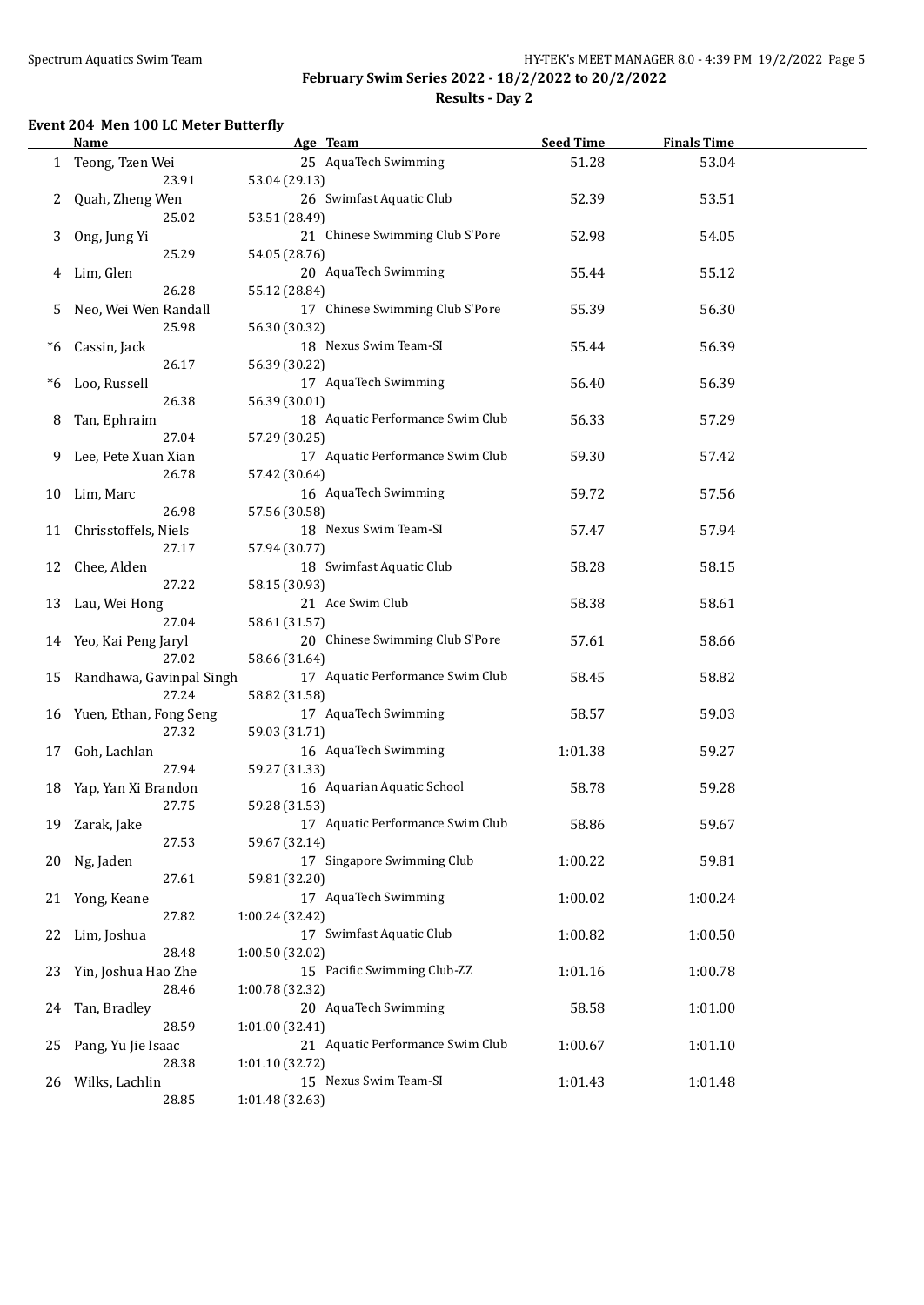### **February Swim Series 2022 - 18/2/2022 to 20/2/2022 Results - Day 2**

# **(Event 204 Men 100 LC Meter Butterfly)**

|                     | Name                    | Age Team                            | <b>Seed Time</b> | <b>Finals Time</b> |  |
|---------------------|-------------------------|-------------------------------------|------------------|--------------------|--|
| 27                  | Lee, Kang YU Ted        | 17 Singapore Swimming Club          | 1:02.71          | 1:01.72            |  |
|                     | 28.78                   | 1:01.72 (32.94)                     |                  |                    |  |
| 28                  | Ghannam, Karl           | 16 Uwcsea-East                      | 1:02.37          | 1:01.73            |  |
|                     | 28.51                   | 1:01.73(33.22)                      |                  |                    |  |
| 29                  | Ng, Bryan Kuan Eng      | 18 Swimfast Aquatic Club            | 1:01.16          | 1:01.76            |  |
|                     | 28.96                   | 1:01.76(32.80)                      |                  |                    |  |
| 30                  | Mori, Taichi            | 15 AquaTech Swimming                | 1:01.85          | 1:01.81            |  |
|                     | 29.54                   | 1:01.81(32.27)                      |                  |                    |  |
| 31                  | Lim, Tz-Rei Marcus      | 16 Singapore Swimming Club          | 1:02.78          | 1:01.82            |  |
|                     | 28.70                   | 1:01.82(33.12)                      |                  |                    |  |
| 32                  | Koh, Wen Kang Aidan     | 14 Olympia Swimming Club            | 1:02.31          | 1:02.28            |  |
|                     | 29.78                   | 1:02.28(32.50)                      |                  |                    |  |
| 33                  | Seah, Lucas             | 16 Aquatic Performance Swim Club    | 1:01.31          | 1:03.47            |  |
|                     | 28.74                   | 1:03.47(34.73)                      |                  |                    |  |
| $\qquad \qquad - -$ | YU, Lennon              | SwimDolphia Aquatic School<br>16    | 1:01.91          | NS.                |  |
|                     | Schuster, Connor        | Aquatic Performance Swim Club<br>17 | 56.37            | NS.                |  |
| $---$               | Lai, Malcolm Cheng Han  | Elite Swim Swim<br>18               | 1:00.25          | NS.                |  |
| ---                 | Schooling, Joseph Isaac | Chinese Swimming Club S'Pore<br>27  | 52.93            | <b>NS</b>          |  |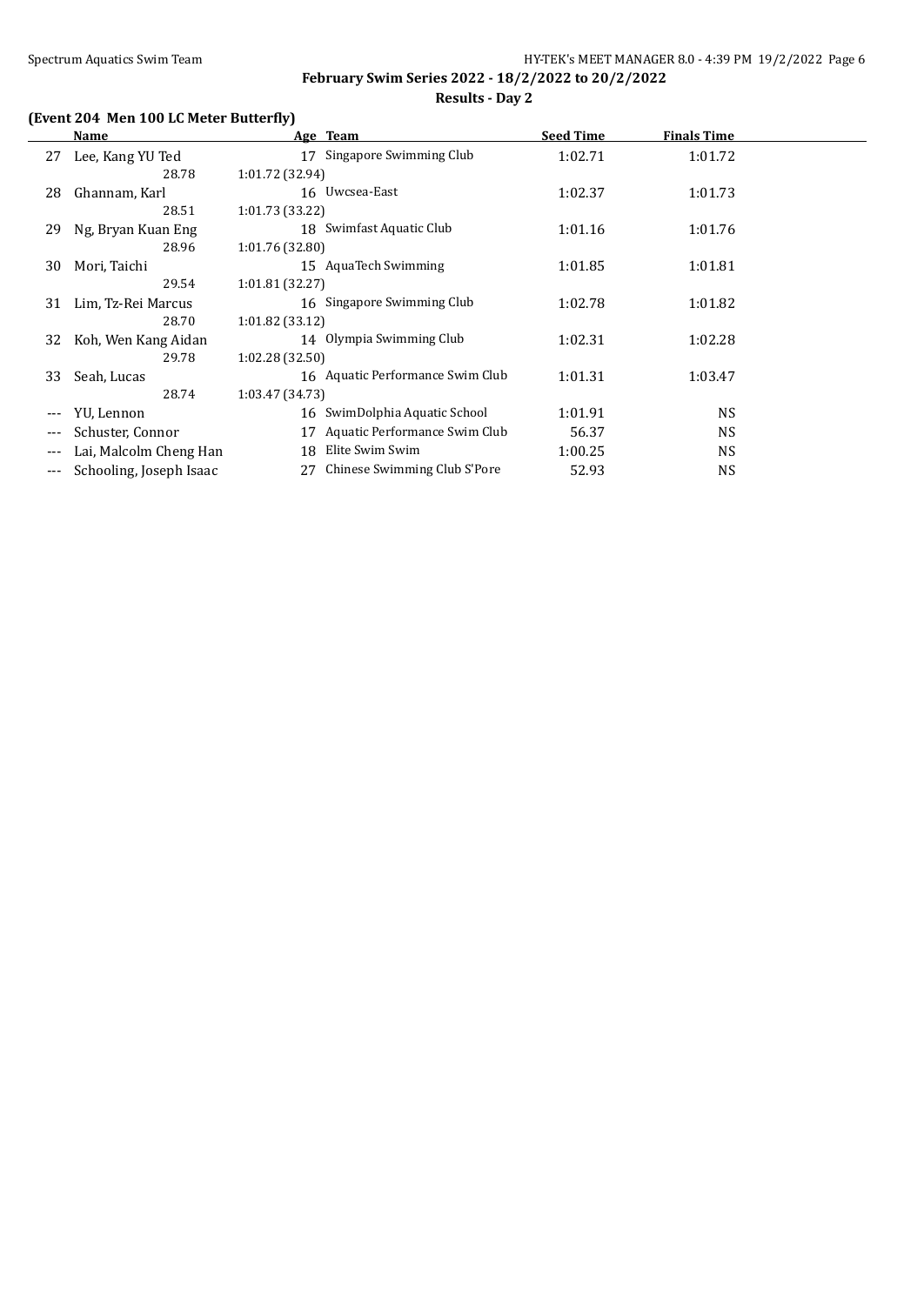**Results - Day 2**

### **Event 205 Women 200 LC Meter Freestyle**

|    | <b>Name</b>                  | Age Team                           | <b>Seed Time</b> | <b>Finals Time</b> |  |
|----|------------------------------|------------------------------------|------------------|--------------------|--|
|    | 1 Quah, Jing Wen             | 22 Swimfast Aquatic Club           | 2:01.72          | 2:04.07            |  |
|    | 29.16                        | 1:00.54 (31.38)<br>1:32.67 (32.13) | 2:04.07 (31.40)  |                    |  |
|    | 2 Lim, Ashley                | 17 AquaTech Swimming               | 2:04.85          | 2:05.34            |  |
|    | 29.33                        | 1:01.09 (31.76)<br>1:33.42 (32.33) | 2:05.34 (31.92)  |                    |  |
|    | 3 Ling, Sze Yi Trina         | 17 Aquatic Masters Swim Club       | 2:09.47          | 2:12.33            |  |
|    | 31.29                        | 1:05.08 (33.79)<br>1:38.70 (33.62) | 2:12.33 (33.63)  |                    |  |
|    | 4 Ong, Naomi                 | 16 Singapore Swimming Club         | 2:09.81          | 2:13.06            |  |
|    | 31.39                        | 1:04.61 (33.22)<br>1:39.00 (34.39) | 2:13.06 (34.06)  |                    |  |
| 5  | Ring, Nathalie               | 13 AquaTech Swimming               | 2:16.30          | 2:13.20            |  |
|    | 31.55                        | 1:05.85 (34.30)                    | 2:13.20 (33.05)  |                    |  |
|    |                              | 1:40.15 (34.30)                    |                  |                    |  |
|    | 6 Poh, Wen Ee                | 17 Chinese Swimming Club S'Pore    | 2:15.90          | 2:13.64            |  |
|    | 31.21                        | 1:05.24 (34.03)<br>1:40.18 (34.94) | 2:13.64 (33.46)  |                    |  |
|    | 7 Yee, In Yi Avril           | 17 Olympia Swimming Club           | 2:11.84          | 2:14.33            |  |
|    | 31.53                        | 1:05.76 (34.23)<br>1:40.31 (34.55) | 2:14.33 (34.02)  |                    |  |
|    | 8 Lee, Xin Ru Charmaine      | 19 SwimDolphia Aquatic School      | 2:12.12          | 2:14.40            |  |
|    | 30.83                        | 1:04.61(33.78)<br>1:39.17 (34.56)  | 2:14.40 (35.23)  |                    |  |
| 9. | Mak, Elyza                   | 16 Aquarian Aquatic School         | 2:11.32          | 2:15.10            |  |
|    | 31.66                        | 1:05.76(34.10)<br>1:40.63 (34.87)  | 2:15.10 (34.47)  |                    |  |
|    | 10 Martin, Nea               | 16 Uwcsea-East                     | 2:11.00          | 2:15.33            |  |
|    | 30.88                        | 1:04.99(34.11)<br>1:40.40 (35.41)  | 2:15.33 (34.93)  |                    |  |
|    | 11 Lim, Wan Ting             | 16 Swimfast Aquatic Club           | 2:14.02          | 2:15.73            |  |
|    | 31.10                        | 1:05.01(33.91)<br>1:40.55 (35.54)  | 2:15.73 (35.18)  |                    |  |
|    | 12 Zuidhoff, Noor S          | 18 United World College Phoenix-ZZ | 2:12.31          | 2:16.23            |  |
|    | 31.44                        | 1:05.78(34.34)<br>1:41.00 (35.22)  | 2:16.23 (35.23)  |                    |  |
|    | 13 Lee, Pei Ee Chevonne      | 21 SwimDolphia Aquatic School      | 2:15.50          | 2:16.87            |  |
|    | 31.60                        | 1:41.59 (35.60)<br>1:05.99 (34.39) | 2:16.87 (35.28)  |                    |  |
|    | 14 Har, Mint                 | 14 Swimfast Aquatic Club           | 2:17.08          | 2:17.08            |  |
|    | 30.26                        | 1:04.34 (34.08)<br>1:40.54 (36.20) | 2:17.08 (36.54)  |                    |  |
|    | 15 Lee, Jeriel               | 13 Singapore Swimming Club         | 2:16.30          | 2:17.27            |  |
|    | 32.04                        | 1:06.78 (34.74)<br>1:42.37 (35.59) | 2:17.27 (34.90)  |                    |  |
| 16 | Tan, Eliza                   | 15 Ais Sharks Swim Team            | 2:22.51          | 2:17.30            |  |
|    | 30.53                        | 1:05.22 (34.69)<br>1:40.83 (35.61) | 2:17.30 (36.47)  |                    |  |
|    | 17 Yue, Shanice Joy          | 16 AquaTech Swimming               | 2:19.02          | 2:17.34            |  |
|    | 31.58                        | 1:42.11 (35.82)<br>1:06.29 (34.71) | 2:17.34 (35.23)  |                    |  |
|    |                              | 17 Swimfast Aquatic Club           |                  |                    |  |
|    | 18 Tan, Tirzah<br>31.77      | 1:42.66 (35.92)<br>1:06.74 (34.97) | 2:15.58          | 2:17.71            |  |
|    |                              | 18 Nexus Swim Team-SI              | 2:17.71 (35.05)  |                    |  |
|    | 19 Albury, Zoe               |                                    | 2:17.81          | 2:18.11            |  |
|    | 32.11                        | 1:43.54 (36.11)<br>1:07.43 (35.32) | 2:18.11 (34.57)  |                    |  |
|    | 20 Sullivan, Maile           | 15 Aquatic Performance Swim Club   | 2:22.31          | 2:18.27            |  |
|    | 31.53                        | 1:06.93 (35.40)<br>1:43.08 (36.15) | 2:18.27 (35.19)  |                    |  |
|    | 21 Leong, Jing Ping, Crystal | 18 SwimDolphia Aquatic School      | 2:16.10          | 2:18.39            |  |
|    | 31.94                        | 1:42.44 (35.62)<br>1:06.82 (34.88) | 2:18.39 (35.95)  |                    |  |
| 22 | Bretting, Avery              | 16 The American Club               | 2:19.55          | 2:19.24            |  |
|    | 31.63                        | 1:06.47 (34.84)<br>1:42.98 (36.51) | 2:19.24 (36.26)  |                    |  |
| 23 | Some, Xuan Hui Lynette       | 15 Chinese Swimming Club S'Pore    | 2:19.22          | 2:19.45            |  |
|    | 32.46                        | 1:43.19 (36.12)<br>1:07.07 (34.61) | 2:19.45 (36.26)  |                    |  |
| 24 | Lopin, Maia                  | 16 Uwcsea-East                     | 2:16.05          | 2:19.54            |  |
|    | 31.07                        | 1:43.67 (37.09)<br>1:06.58 (35.51) | 2:19.54 (35.87)  |                    |  |
| 25 | Chua, Xin Ting, Claire       | 15 SwimDolphia Aquatic School      | 2:17.42          | 2:19.67            |  |
|    | 31.57                        | 1:43.18 (36.62)<br>1:06.56 (34.99) | 2:19.67 (36.49)  |                    |  |
| 26 | Ho, Xin En Klaire            | 15 Swimfast Aquatic Club           | 2:23.09          | 2:20.07            |  |
|    | 31.90                        | 1:07.44 (35.54)<br>1:43.79 (36.35) | 2:20.07 (36.28)  |                    |  |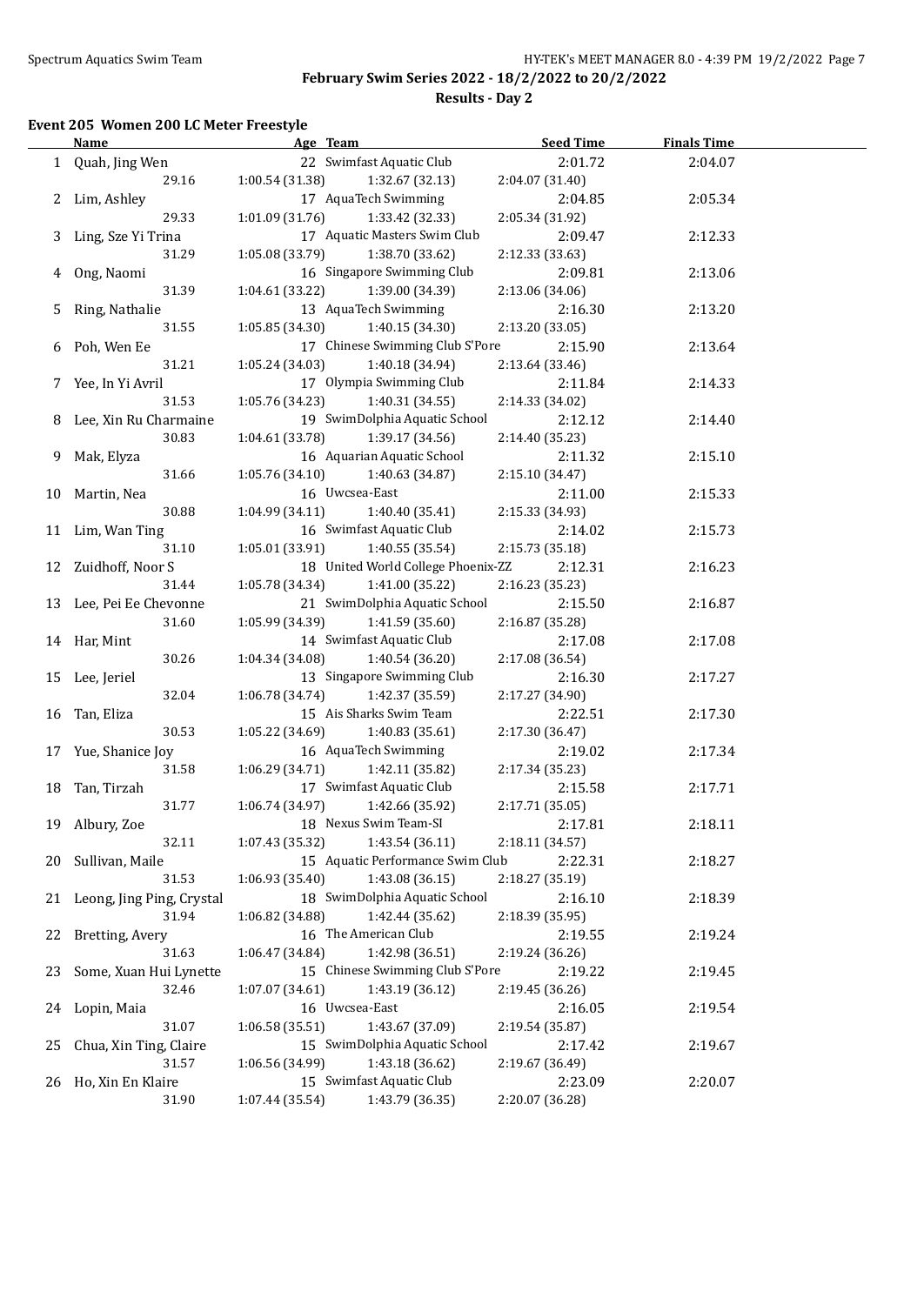# **Results - Day 2**

# **(Event 205 Women 200 LC Meter Freestyle)**

|    | Name                    | Age Team                 |                                  | <b>Seed Time</b> | <b>Finals Time</b> |  |
|----|-------------------------|--------------------------|----------------------------------|------------------|--------------------|--|
|    | 27 Tay, Wei Hui Rachael | 17                       | Swimfast Aquatic Club            | 2:17.27          | 2:20.15            |  |
|    | 33.19                   | 1:08.29(35.10)           | 1:44.57 (36.28)                  | 2:20.15(35.58)   |                    |  |
| 28 | Yang, Seira             |                          | 14 Aquatic Performance Swim Club | 2:21.78          | 2:20.32            |  |
|    | 32.35                   | 1:07.80 (35.45)          | 1:44.53 (36.73)                  | 2:20.32 (35.79)  |                    |  |
|    | 29 Xu, Inga             |                          | 13 Nexus Swim Team-SI            | 2:23.09          | 2:23.07            |  |
|    | 32.76                   | 1:08.95(36.19)           | 1:46.13 (37.18)                  | 2:23.07 (36.94)  |                    |  |
| 30 | Ng, Daphne              | 17 Swimfast Aquatic Club |                                  | 2:19.06          | 2:24.74            |  |
|    | 33.01                   | 1:09.26(36.25)           | 1:47.62 (38.36)                  | 2:24.74 (37.12)  |                    |  |
| 31 | Lee, Xuan Ying          |                          | 14 Ace Swim Club                 | 2:22.49          | 2:25.45            |  |
|    | 33.87                   | 1:10.45 (36.58)          | 1:48.86 (38.41)                  | 2:25.45 (36.59)  |                    |  |
| 32 | Ong, Jing Qi R'Yen      |                          | 15 Chinese Swimming Club S'Pore  | 2:23.16          | 2:26.73            |  |
|    | 32.95                   | 1:09.88 (36.93)          | 1:49.14 (39.26)                  | 2:26.73 (37.59)  |                    |  |
| 33 | HO, Zi Rui Lauren       |                          | 13 Swimfast Aquatic Club         | 2:23.71          | 2:30.61            |  |
|    | 33.71                   | 1:12.24 (38.53)          | 1:52.10 (39.86)                  | 2:30.61(38.51)   |                    |  |
|    | Crow, Stella            |                          | 15 Tanglin Merlions              | 2:18.21          | <b>NS</b>          |  |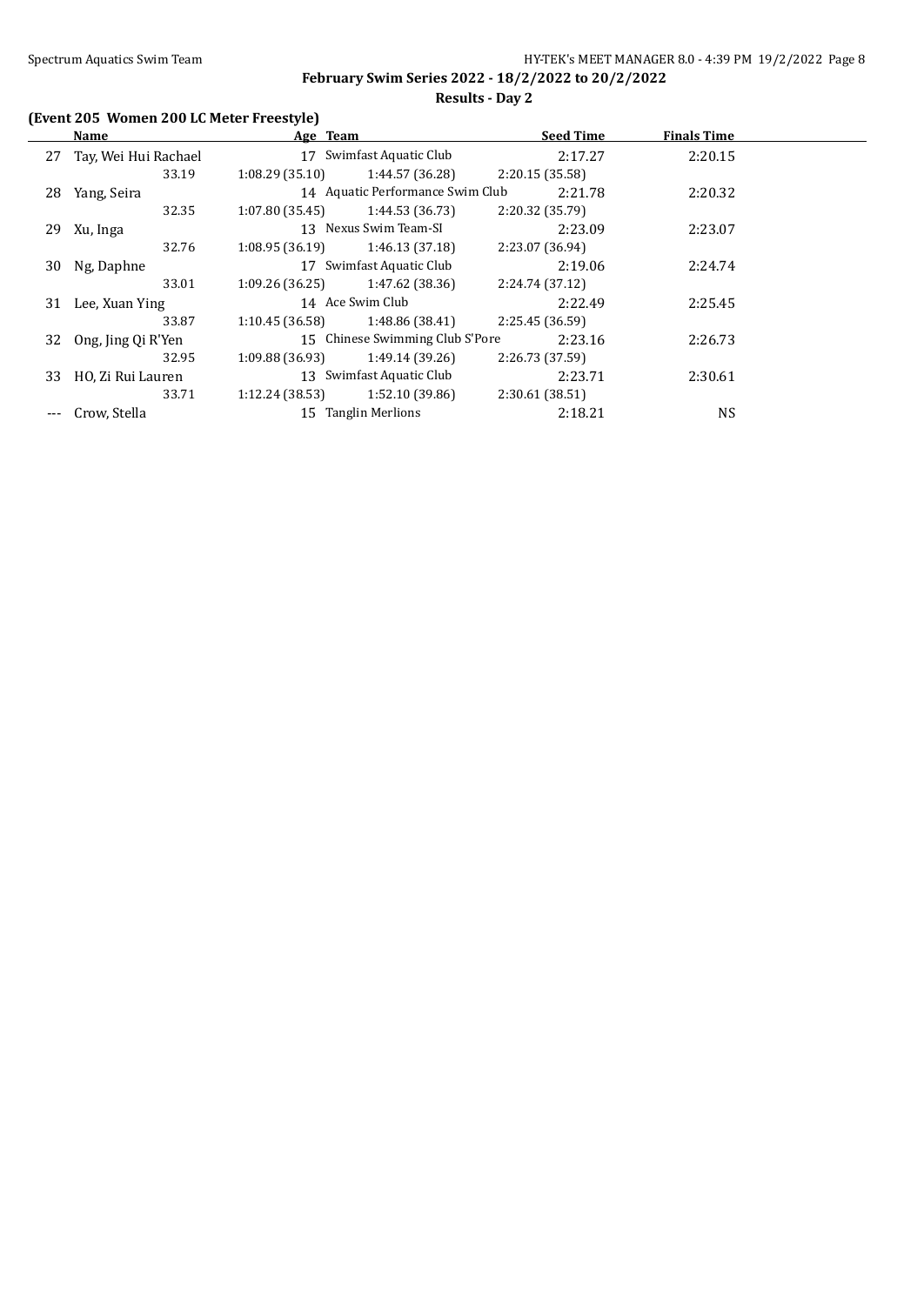# **Results - Day 2**

### **Event 206 Men 200 LC Meter Freestyle**

|    | <u>Name</u>               | Age Team                         | <b>Seed Time</b> | <b>Finals Time</b> |  |
|----|---------------------------|----------------------------------|------------------|--------------------|--|
|    | 1 Tan, Jonathan           | 20 AquaTech Swimming             | 1:50.17          | 1:50.26            |  |
|    | 26.22                     | 54.51 (28.29)<br>1:22.42 (27.91) | 1:50.26 (27.84)  |                    |  |
|    | 2 Quah, Zheng Wen         | 26 Swimfast Aquatic Club         | 1:48.71          | 1:50.67            |  |
|    | 25.71                     | 54.01 (28.30)<br>1:22.43 (28.42) | 1:50.67 (28.24)  |                    |  |
|    | 3 Pang, Sheng Jun         | 30 AquaTech Swimming             | 1:51.29          | 1:52.26            |  |
|    | 26.04                     | 54.24 (28.20)<br>1:23.16 (28.92) | 1:52.26 (29.10)  |                    |  |
|    | 4 Azman, Ardi             | 19 Aquarian Aquatic School       | 1:50.07          | 1:52.40            |  |
|    | 25.38                     | 53.38 (28.00)<br>1:22.52 (29.14) | 1:52.40 (29.88)  |                    |  |
|    | 5 Lim, Glen               | 20 AquaTech Swimming             | 1:48.89          | 1:52.50            |  |
|    | 26.23                     | 54.31 (28.08)<br>1:23.29 (28.98) | 1:52.50 (29.21)  |                    |  |
|    | 6 Ang, Li Mitchell        | 19 Aquatic Masters Swim Club     | 1:51.77          | 1:56.42            |  |
|    | 27.26                     | 56.97 (29.71)<br>1:27.25 (30.28) | 1:56.42 (29.17)  |                    |  |
|    | 7 Tan, Luke               | 20 Elite Swim Swim               | 1:55.76          | 1:56.54            |  |
|    | 27.31                     | 56.73 (29.42)<br>1:26.81 (30.08) | 1:56.54 (29.73)  |                    |  |
| 8  | Cassin, Jack              | 18 Nexus Swim Team-SI            | 1:51.83          | 1:56.72            |  |
|    | 27.17                     | 56.38 (29.21)<br>1:26.74 (30.36) | 1:56.72 (29.98)  |                    |  |
| 9  | Lium, Jerald              | 18 Aquatic Masters Swim Club     | 1:54.92          | 1:56.84            |  |
|    | 27.32                     | 56.88 (29.56)<br>1:26.97 (30.09) | 1:56.84 (29.87)  |                    |  |
|    | 10 Chiam, Cohen Barron    | 16 Swimfast Aquatic Club         | 1:59.02          | 1:57.15            |  |
|    | 27.71                     | 57.30 (29.59)<br>1:26.88 (29.58) | 1:57.15 (30.27)  |                    |  |
|    | 11 Chrisstoffels, Niels   | 18 Nexus Swim Team-SI            | 1:55.41          | 1:58.17            |  |
|    | 27.81                     | 57.96 (30.15)<br>1:28.64 (30.68) | 1:58.17 (29.53)  |                    |  |
|    | 12 Chee, Alden            | 18 Swimfast Aquatic Club         | 1:57.72          | 1:58.62            |  |
|    | 27.83                     | 57.79 (29.96)<br>1:28.32 (30.53) | 1:58.62 (30.30)  |                    |  |
|    | 13 Cheng, Reagan          | 14 Chinese Swimming Club S'Pore  | 2:06.69          | 1:59.16            |  |
|    | 27.29                     | 57.66 (30.37)<br>1:28.89 (31.23) | 1:59.16 (30.27)  |                    |  |
|    | 14 Tay, Zackery Quan Long | 17 Chinese Swimming Club S'Pore  | 2:01.61          | 1:59.35            |  |
|    | 27.65                     | 58.17 (30.52)<br>1:29.78 (31.61) | 1:59.35 (29.57)  |                    |  |
|    | 15 Tan, Jon Heng Sheldon  | 17 AquaTech Swimming             | 1:58.69          | 1:59.58            |  |
|    | 27.83                     | 57.48 (29.65)<br>1:27.87 (30.39) | 1:59.58 (31.71)  |                    |  |
|    | 16 Lim, Marc              | 16 AquaTech Swimming             | 1:58.47          | 1:59.80            |  |
|    | 27.24                     | 57.67 (30.43)<br>1:28.85 (31.18) | 1:59.80 (30.95)  |                    |  |
| 17 | Tan, Ephraim              | 18 Aquatic Performance Swim Club | 1:56.61          | 2:00.08            |  |
|    | 28.14                     | 58.55 (30.41)<br>1:29.40 (30.85) | 2:00.08 (30.68)  |                    |  |
|    | 18 Ang, YuZhe Matthew     | 15 Ace Swim Club                 | 2:02.29          | 2:00.43            |  |
|    | 27.78                     | 58.10 (30.32)<br>1:29.68 (31.58) | 2:00.43 (30.75)  |                    |  |
|    | 19 Schlicht, Nathan       | 18 AquaTech Swimming             | 1:57.15          | 2:01.76            |  |
|    | 27.92                     | 1:29.85 (32.06)<br>57.79 (29.87) | 2:01.76 (31.91)  |                    |  |
|    | 20 Lock, Leroy            | 16 AquaTech Swimming             | 2:03.78          | 2:02.05            |  |
|    | 28.86                     | 59.32 (30.46)<br>1:30.52 (31.20) | 2:02.05 (31.53)  |                    |  |
| 21 | Schmidt, Emil             | 16 Nexus Swim Team-SI            | 1:59.99          | 2:02.66            |  |
|    | 28.40                     | 1:32.06 (32.52)<br>59.54 (31.14) | 2:02.66 (30.60)  |                    |  |
| 22 | Makela, Rasmus P          | 18 Uwcsea-East                   | 1:58.93          | 2:03.35            |  |
|    | 28.32                     | 59.89 (31.57)<br>1:32.43 (32.54) | 2:03.35 (30.92)  |                    |  |
| 23 | Fong, Fredrick            | 17 Singapore Island Country Club | 2:01.31          | 2:03.99            |  |
|    | 27.77                     | 1:29.94 (31.93)<br>58.01 (30.24) | 2:03.99 (34.05)  |                    |  |
| 24 | Hew, Jeffrey              | 18 Swimfast Aquatic Club         | 2:03.96          | 2:04.32            |  |
|    | 28.16                     | 1:31.28 (32.02)<br>59.26 (31.10) | 2:04.32 (33.04)  |                    |  |
| 25 | Horchani, Lucas           | 16 AquaTech Swimming             | 2:06.84          | 2:05.18            |  |
|    | 27.82                     | 58.85 (31.03)<br>1:32.68 (33.83) | 2:05.18 (32.50)  |                    |  |
| 26 | Fo, En Rui                | 17 AquaTech Swimming             | 2:03.76          | 2:05.43            |  |
|    | 28.29                     | 59.52 (31.23)<br>1:32.52 (33.00) | 2:05.43 (32.91)  |                    |  |
|    |                           |                                  |                  |                    |  |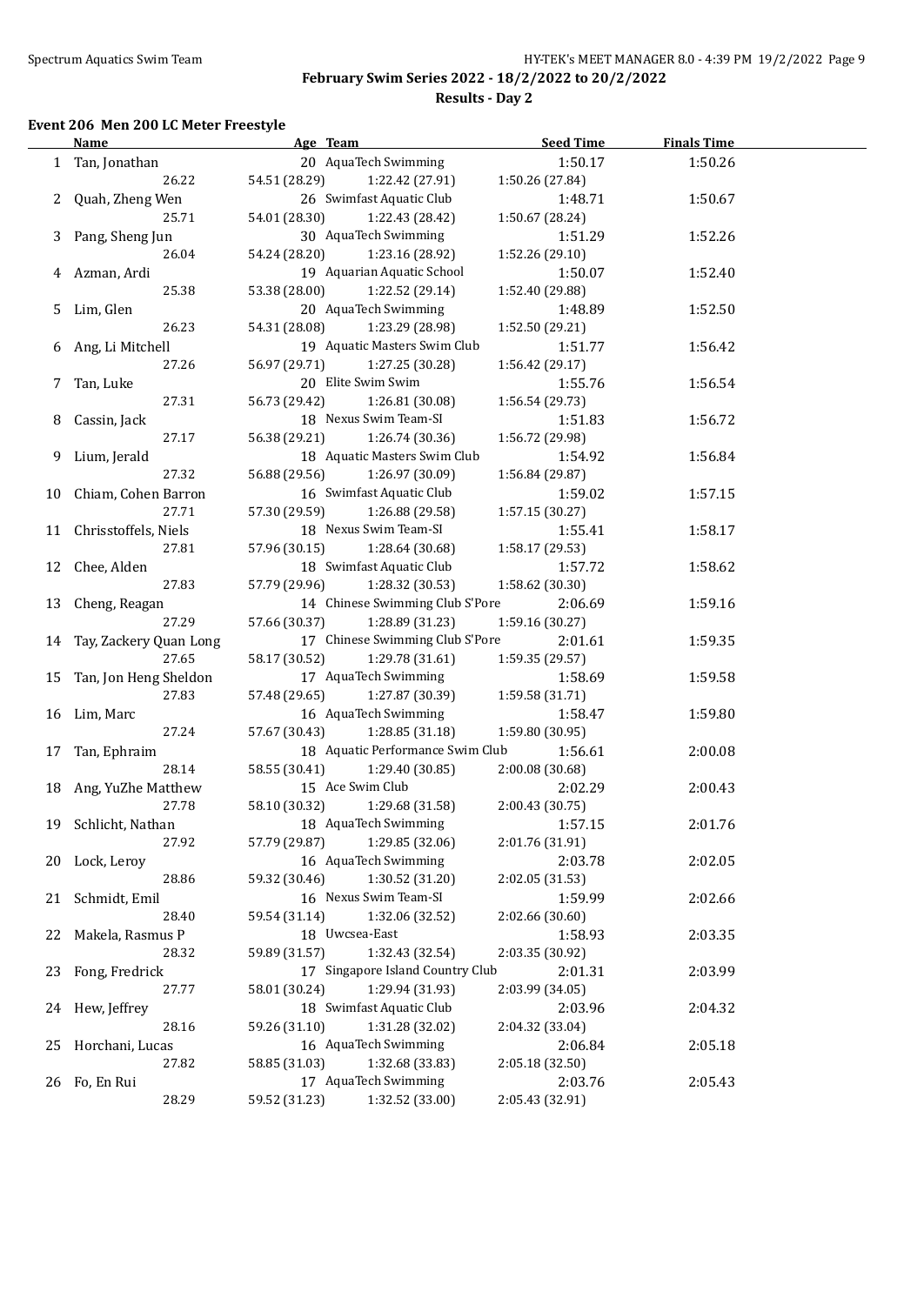**February Swim Series 2022 - 18/2/2022 to 20/2/2022 Results - Day 2**

# **(Event 206 Men 200 LC Meter Freestyle)**

|    | Name                    | Age Team        |                                 | <b>Seed Time</b> | <b>Finals Time</b> |  |
|----|-------------------------|-----------------|---------------------------------|------------------|--------------------|--|
| 27 | Lim, Cheng Yu           |                 | 15 SwimDolphia Aquatic School   | 2:06.45          | 2:05.53            |  |
|    | 28.22                   | 59.54 (31.32)   | 1:32.67(33.13)                  | 2:05.53(32.86)   |                    |  |
| 28 | Ng, Bryan Kuan Eng      |                 | 18 Swimfast Aquatic Club        | 2:02.96          | 2:07.03            |  |
|    | 28.60                   | 59.78 (31.18)   | 1:33.38(33.60)                  | 2:07.03(33.65)   |                    |  |
| 29 | Wee, En Xun Gabriel     |                 | 16 Art Aquatics                 | 2:05.60          | 2:08.77            |  |
|    | 29.65                   | 1:01.69(32.04)  | 1:35.20(33.51)                  | 2:08.77(33.57)   |                    |  |
| 30 | Leong, Wei Sheng, Ian   |                 | 15 SwimDolphia Aquatic School   | 2:04.35          | 2:08.80            |  |
|    | 29.62                   | 1:01.74(32.12)  | 1:35.19(33.45)                  | 2:08.80(33.61)   |                    |  |
| 31 | Lim, Ryan Wei-Ming      |                 | 15 Singapore Swimming Club      | 2:07.28          | 2:09.49            |  |
|    | 29.33                   | 1:01.91 (32.58) | 1:36.55(34.64)                  | 2:09.49 (32.94)  |                    |  |
|    | Schooling, Joseph Isaac |                 | 27 Chinese Swimming Club S'Pore | 1:52.58          | <b>NS</b>          |  |
|    | Schuster, Connor        | 17              | Aquatic Performance Swim Club   | 1:56.20          | <b>NS</b>          |  |
|    |                         |                 |                                 |                  |                    |  |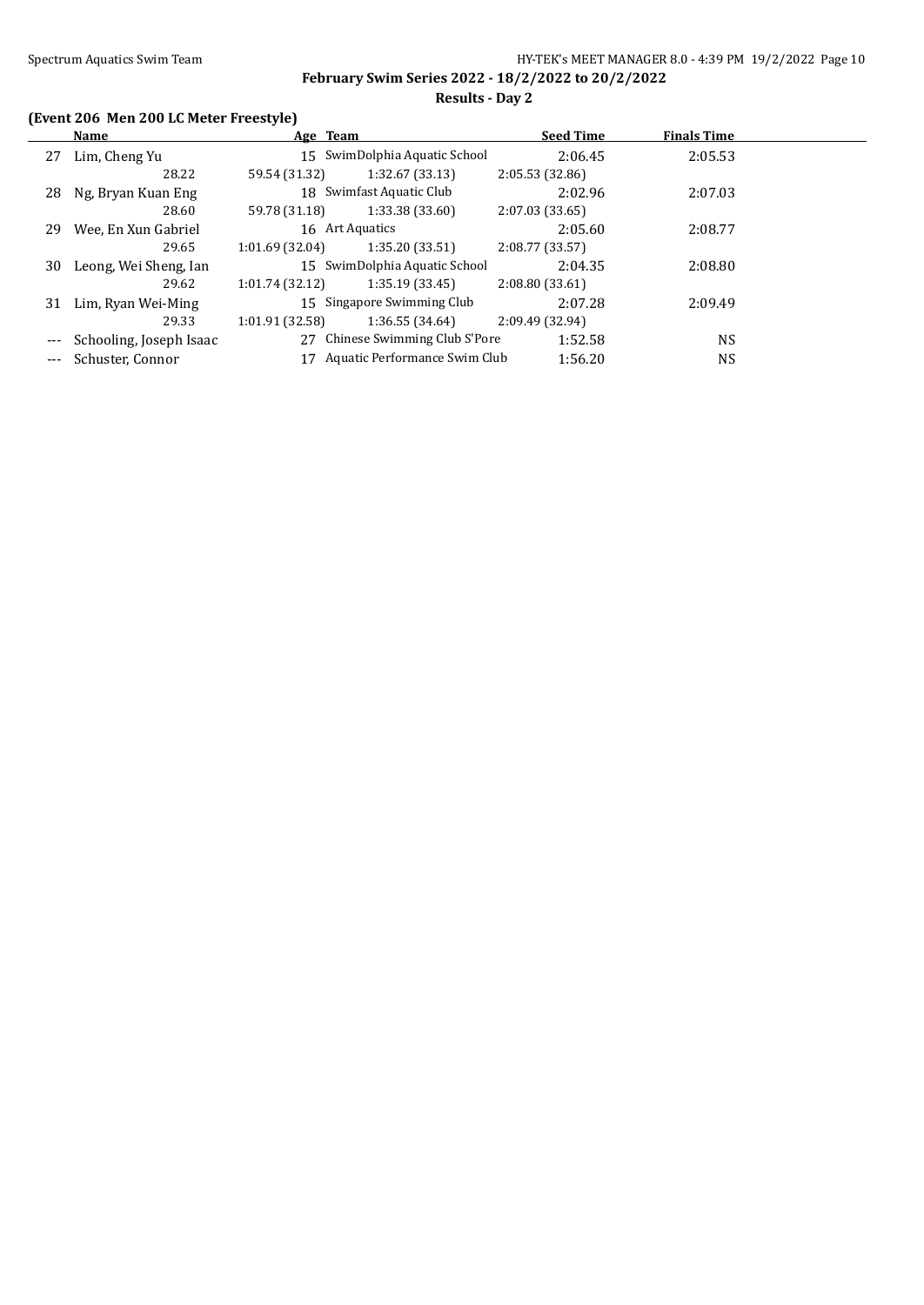# **Results - Day 2**

### **Event 207 Women 200 LC Meter Breaststroke**

|    | <b>Name</b>             | Age Team                           | <b>Seed Time</b> | <b>Finals Time</b> |  |
|----|-------------------------|------------------------------------|------------------|--------------------|--|
|    | 1 Chong, Melanie        | 16 Chinese Swimming Club S'Pore    | 2:41.20          | 2:39.90            |  |
|    | 36.33                   | 1:16.60(40.27)<br>1:58.07 (41.47)  | 2:39.90 (41.83)  |                    |  |
|    | 2 Soosai, Alicia L      | 19 Singapore Swimming Club         | 2:38.95          | 2:40.61            |  |
|    | 35.61                   | 1:16.27 (40.66)<br>1:58.17 (41.90) | 2:40.61 (42.44)  |                    |  |
|    | 3 Zaman, Ria            | 17 Aquatic Performance Swim Club   | 2:39.29          | 2:43.74            |  |
|    | 37.09                   | 1:18.82(41.73)<br>2:01.03 (42.21)  | 2:43.74 (42.71)  |                    |  |
|    | 4 Gray, Lucie           | 20 Aquatic Performance Swim Club   | 2:37.73          | 2:46.09            |  |
|    | 36.29                   | 1:17.89(41.60)<br>2:01.25(43.36)   | 2:46.09 (44.84)  |                    |  |
|    | 5 Izam, Zahra           | 13 Elite Swim Swim                 | 2:45.99          | 2:46.30            |  |
|    | 38.58                   | 1:21.38 (42.80)<br>2:03.85 (42.47) | 2:46.30 (42.45)  |                    |  |
|    | 6 Ng, Xin Li Amanda     | 15 Chinese Swimming Club S'Pore    | 2:45.18          | 2:47.84            |  |
|    | 38.10                   | 1:20.93 (42.83)<br>2:04.18 (43.25) | 2:47.84 (43.66)  |                    |  |
|    | 7 Low, Grace-Marie      | 19 Chinese Swimming Club S'Pore    | 2:45.39          | 2:47.96            |  |
|    | 37.45                   | 1:19.91 (42.46)<br>2:03.52 (43.61) | 2:47.96 (44.44)  |                    |  |
| 8  | Mayuzumi, Julia         | 19 The American Club               | 2:49.12          | 2:48.07            |  |
|    | 37.17                   | 1:18.93(41.76)<br>2:02.42 (43.49)  | 2:48.07 (45.65)  |                    |  |
| 9. | Chew, En Vivienne       | 14 Ace Swim Club                   | 2:46.86          | 2:50.15            |  |
|    | 39.21                   | 2:05.63 (43.86)<br>1:21.77 (42.56) | 2:50.15 (44.52)  |                    |  |
|    | 10 Sam, Sophia          | 15 AquaTech Swimming               | 2:49.17          | 2:51.62            |  |
|    | 37.40                   | 1:22.21(44.81)<br>2:06.91 (44.70)  | 2:51.62 (44.71)  |                    |  |
|    | 11 Loo, Chloe I         | 15 AquaTech Swimming               | 2:48.92          | 2:51.93            |  |
|    | 39.85                   | 1:23.62 (43.77)<br>2:08.32 (44.70) | 2:51.93 (43.61)  |                    |  |
|    | *12 Yeu, Madelyn S      | 14 United World College Phoenix-ZZ | 2:53.43          | 2:52.15            |  |
|    | 37.94                   | 1:22.55(44.61)<br>2:07.24 (44.69)  | 2:52.15 (44.91)  |                    |  |
|    | *12 Lim, Isabel         | 14 Singapore Swimming Club         | 2:58.64          | 2:52.15            |  |
|    | 40.57                   | 2:10.08 (44.36)<br>1:25.72(45.15)  | 2:52.15 (42.07)  |                    |  |
|    | 14 Koh, Kar Xuan Kayla  | 14 Aquatic Performance Swim Club   | 2:52.87          | 2:52.16            |  |
|    | 38.35                   | 1:21.99(43.64)<br>2:07.38 (45.39)  | 2:52.16 (44.78)  |                    |  |
|    | 15 Ong, Zi Rui Ricci    | 14 Chinese Swimming Club S'Pore    | 2:56.72          | 2:53.56            |  |
|    | 39.11                   | 1:23.11(44.00)<br>2:08.55 (45.44)  | 2:53.56 (45.01)  |                    |  |
|    | 16 Lim, Yue Lee Caryl   | 15 Singapore Swimming Club         | 2:53.09          | 2:53.68            |  |
|    | 39.94                   | 1:23.97 (44.03)<br>2:08.50 (44.53) | 2:53.68 (45.18)  |                    |  |
|    | 17 Low, Marianne        | 17 Chinese Swimming Club S'Pore    | 2:51.81          | 2:53.74            |  |
|    | 38.41                   | 1:22.48 (44.07)<br>2:08.13(45.65)  | 2:53.74 (45.61)  |                    |  |
|    | 18 NG, Xin Hui          | 13 Pacific Swimming Club-ZZ        | 2:56.64          | 2:54.10            |  |
|    | 39.30                   | 2:08.62 (45.41)<br>1:23.21 (43.91) | 2:54.10 (45.48)  |                    |  |
|    | 19 Ong, Qian Yi Ricole  | 16 Chinese Swimming Club S'Pore    | 2:54.83          | 2:54.48            |  |
|    | 38.75                   | 2:08.53 (45.35)<br>1:23.18 (44.43) | 2:54.48 (45.95)  |                    |  |
| 20 | Poh, Rae Xuan Seraphina | 15 Chinese Swimming Club S'Pore    | 2:59.59          | 2:54.50            |  |
|    | 39.82                   | 2:09.36 (45.02)<br>1:24.34 (44.52) | 2:54.50 (45.14)  |                    |  |
| 21 | Koh, Kai Llin           | 15 Aquatic Masters Swim Club       | 2:45.89          | 2:54.74            |  |
|    | 38.74                   | 2:08.40 (45.90)<br>1:22.50 (43.76) | 2:54.74 (46.34)  |                    |  |
| 22 | Goh, Jesslyn            | 15 Swimfast Aquatic Club           | 2:53.45          | 2:56.70            |  |
|    | 38.78                   | 2:09.19 (45.91)<br>1:23.28 (44.50) | 2:56.70 (47.51)  |                    |  |
| 23 | Talwalkar, Aiko N       | 15 United World College Phoenix-ZZ | 2:58.42          | 2:58.86            |  |
|    | 39.30                   | 2:10.90 (46.78)<br>1:24.12 (44.82) | 2:58.86 (47.96)  |                    |  |
| 24 | Goh, Kirstin            | 13 Swimfast Aquatic Club           | 3:05.43          | 2:59.79            |  |
|    | 41.08                   | 1:27.56 (46.48)<br>2:12.97 (45.41) | 2:59.79 (46.82)  |                    |  |
| 25 | Koh, Victoria           | 14 Aquatic Performance Swim Club   | 3:08.87          | 3:00.28            |  |
|    | 41.20                   | 2:13.19 (46.48)<br>1:26.71 (45.51) | 3:00.28 (47.09)  |                    |  |
| 26 | Sutton, Sophie          | 17 Ais Sharks Swim Team            | 2:59.48          | 3:01.28            |  |
|    | 41.44                   | 1:27.59 (46.15)<br>2:14.89 (47.30) | 3:01.28 (46.39)  |                    |  |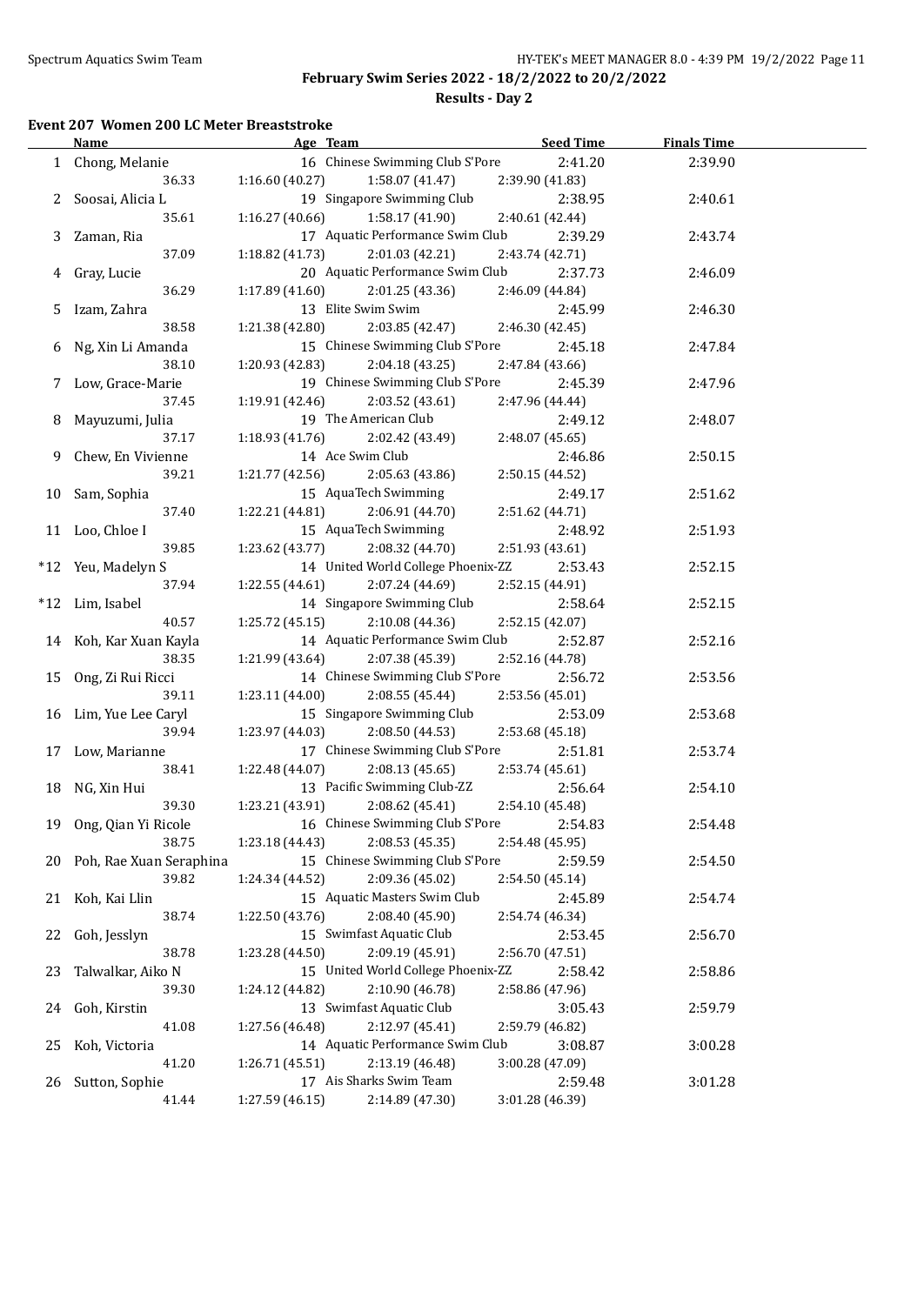# **Results - Day 2**

# **(Event 207 Women 200 LC Meter Breaststroke)**

|    | Name                     | Age Team        |                                                                                            |                 | <b>Seed Time</b> | <b>Finals Time</b> |  |
|----|--------------------------|-----------------|--------------------------------------------------------------------------------------------|-----------------|------------------|--------------------|--|
| 27 | Zhao, Qintong            |                 | 14 Olympia Swimming Club                                                                   |                 | 3:01.73          | 3:01.72            |  |
|    | 40.80                    | 1:26.99 (46.19) | 2:14.26 (47.27)                                                                            | 3:01.72(47.46)  |                  |                    |  |
|    | 28 Cheong, Rena Ming-Yen |                 | 14 Swimfast Aquatic Club                                                                   |                 | 3:03.70          | 3:01.89            |  |
|    | 41.08                    | 1:28.24(47.16)  | 2:15.86 (47.62)                                                                            | 3:01.89(46.03)  |                  |                    |  |
|    | 29 Liu, Yutian           |                 | 14 Olympia Swimming Club                                                                   |                 | 2:59.78          | 3:02.52            |  |
|    | 41.12                    | 1:26.93 (45.81) | 2:14.96(48.03)                                                                             | 3:02.52 (47.56) |                  |                    |  |
|    | 30 Kellett, Emily J      |                 | 16 United World College Phoenix-ZZ                                                         |                 | 3:05.36          | 3:03.36            |  |
|    | 40.11                    | 1:25.81 (45.70) | 2:13.81 (48.00)                                                                            | 3:03.36(49.55)  |                  |                    |  |
|    | 31 Evtushenko, Arina     | 17 X Lab        |                                                                                            |                 | 2:58.73          | 3:04.07            |  |
|    | 41.19                    | 1:27.78 (46.59) | 2:15.38 (47.60)                                                                            | 3:04.07 (48.69) |                  |                    |  |
|    | 32 Seeto, Mia            |                 | 13 Nexus Swim Team-SI                                                                      |                 | 3:04.97          | 3:04.26            |  |
|    | 42.73                    | 1:30.35 (47.62) | 2:17.47 (47.12)                                                                            | 3:04.26(46.79)  |                  |                    |  |
|    | 33 Koh, Lin              |                 | 16 Swimfast Aquatic Club                                                                   |                 | 3:09.31          | 3:09.17            |  |
|    | 43.67                    | 1:31.40 (47.73) | 2:20.24 (48.84)                                                                            | 3:09.17 (48.93) |                  |                    |  |
|    | 34 Tham, Jezelle Jingyi  |                 | 13 Aquatic Performance Swim Club                                                           |                 | 3:03.72          | 3:10.32            |  |
|    | 41.92                    | 1:30.21 (48.29) | 2:20.75 (50.54)                                                                            | 3:10.32(49.57)  |                  |                    |  |
|    | 35 Howard, Nora H        |                 | 16 United World College Phoenix-ZZ                                                         |                 | 3:08.10          | 3:15.28            |  |
|    | 43.05                    | 1:32.16(49.11)  | 2:23.81 (51.65)                                                                            | 3:15.28(51.47)  |                  |                    |  |
| 36 | Thakur, Rhea             |                 | 17 Uwcsea-East                                                                             |                 | 3:08.62          | 3:17.85            |  |
|    | 42.02                    | 1:32.63 (50.61) | 2:24.74 (52.11)                                                                            | 3:17.85(53.11)  |                  |                    |  |
|    | Ko, Xuan Ting Jade       |                 | 14 Singapore Swimming Club                                                                 |                 | 2:53.80          | DQ                 |  |
|    |                          |                 | SW 7.1a Executed Butterfly kick after the first breaststroke kick at the Start or after th |                 |                  |                    |  |
|    | 38.95                    | 1:23.65(44.70)  | 2:08.25(44.60)                                                                             | DQ (45.03)      |                  |                    |  |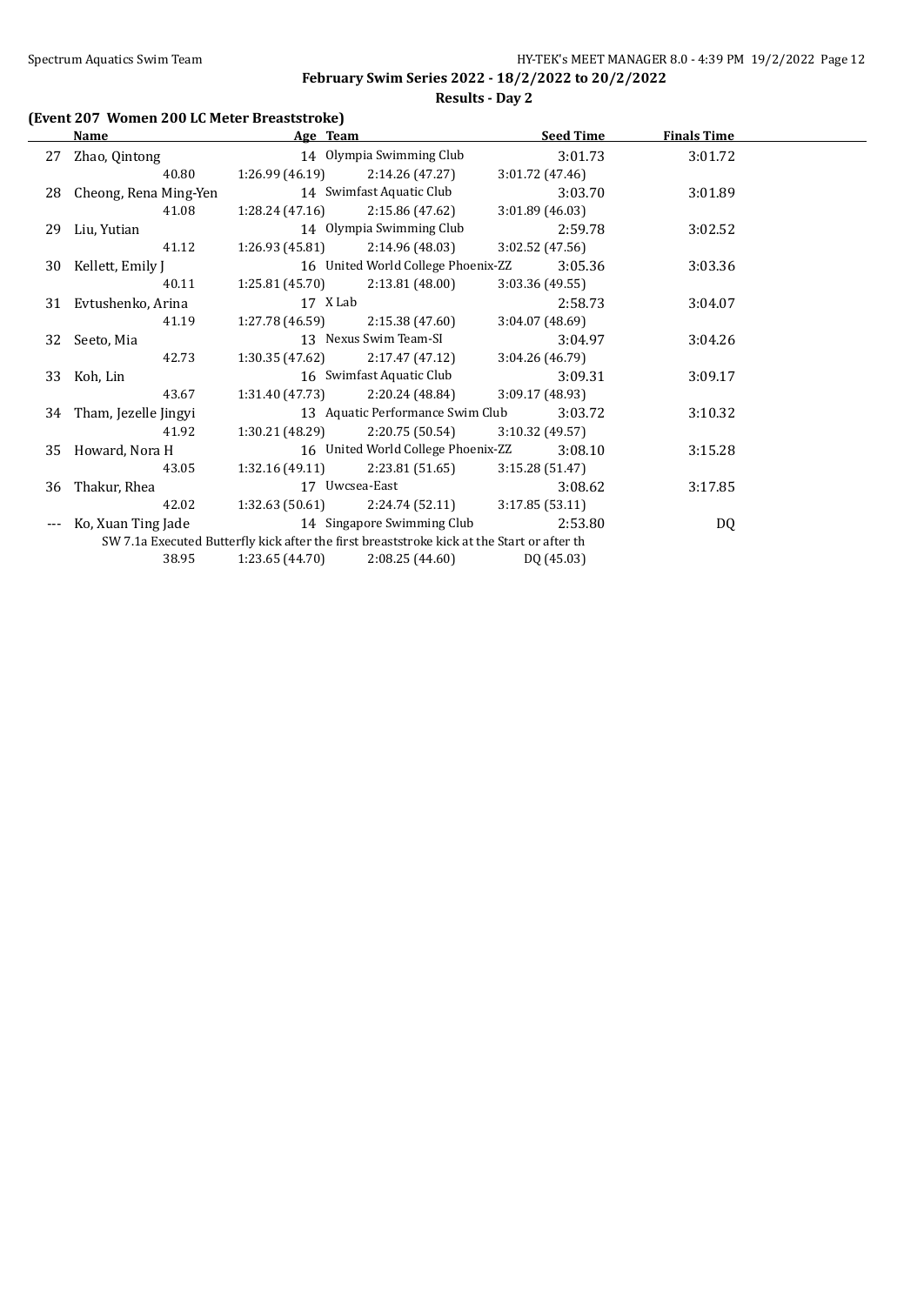**Results - Day 2**

### **Event 208 Men 200 LC Meter Breaststroke**

|    | <b>Name</b>                | Age Team                                    | <b>Seed Time</b> | <b>Finals Time</b> |  |
|----|----------------------------|---------------------------------------------|------------------|--------------------|--|
|    | 1 Ko, Qi Hao Jayden        | 16 Singapore Swimming Club                  | 2:24.65          | 2:21.99            |  |
|    | 32.64                      | 1:09.06 (36.42)<br>1:45.70 (36.64)          | 2:21.99 (36.29)  |                    |  |
|    | 2 Ang, Wei Maximillian     | 21 Aquatic Masters Swim Club                | 2:12.49          | 2:22.72            |  |
|    | 30.73                      | 1:06.31(35.58)<br>1:41.63 (35.32)           | 2:22.72 (41.09)  |                    |  |
|    | 3 Yoong, Jia Zhong Jadon   | 17 Swimfast Aquatic Club                    | 2:24.21          | 2:23.42            |  |
|    | 32.41                      | 1:09.63 (37.22)<br>1:46.95 (37.32)          | 2:23.42 (36.47)  |                    |  |
|    | 4 Lin, Hayden              | 17 AquaTech Swimming                        | 2:21.56          | 2:23.80            |  |
|    | 31.94                      | 1:08.49 (36.55)<br>1:46.05 (37.56)          | 2:23.80 (37.75)  |                    |  |
|    | Goh, Lachlan               | 16 AquaTech Swimming                        |                  |                    |  |
| 5. |                            |                                             | 2:23.79          | 2:25.96            |  |
|    | 33.34                      | 1:10.54 (37.20)<br>1:48.41 (37.87)          | 2:25.96 (37.55)  |                    |  |
|    | 6 Lim, Yong-Jie Joshua     | 17 Chinese Swimming Club S'Pore             | 2:27.17          | 2:27.00            |  |
|    | 33.37                      | 1:10.89 (37.52)<br>1:48.47 (37.58)          | 2:27.00 (38.53)  |                    |  |
| 7  | Ong, Yi Hao Terence        | 18 Aquatic Performance Swim Club<br>2:21.14 |                  | 2:28.25            |  |
|    | 33.18                      | 1:10.45 (37.27)<br>1:48.78 (38.33)          | 2:28.25 (39.47)  |                    |  |
| 8  | Cheng, Reagan              | 14 Chinese Swimming Club S'Pore             | 2:28.00          | 2:28.33            |  |
|    | 33.00                      | 1:49.13 (38.57)<br>1:10.56 (37.56)          | 2:28.33 (39.20)  |                    |  |
| 9. | Tay, Ethan                 | 15 Chinese Swimming Club S'Pore             | 2:33.28          | 2:29.37            |  |
|    | 33.85                      | 1:11.78(37.93)<br>1:51.30 (39.52)           | 2:29.37 (38.07)  |                    |  |
|    | 10 Oh, Rui Zhi Ritchie     | 20 Aquatic Performance Swim Club            | 2:26.53          | 2:29.44            |  |
|    | 33.31                      | 1:10.89(37.58)<br>1:49.73 (38.84)           | 2:29.44 (39.71)  |                    |  |
|    | 11 Chua, Tristan           | 15 AquaTech Swimming                        | 2:30.40          | 2:29.50            |  |
|    | 33.21                      | 1:10.84(37.63)<br>1:49.40 (38.56)           | 2:29.50 (40.10)  |                    |  |
|    | 12 Ho, Chong yan           | 14 AquaTech Swimming                        | 2:36.05          | 2:29.88            |  |
|    | 33.11                      | 1:11.33 (38.22)<br>1:50.36 (39.03)          | 2:29.88 (39.52)  |                    |  |
|    | 13 Choo, Marcus Zhengxiang | 15 Aquatic Performance Swim Club            | 2:26.23          | 2:31.52            |  |
|    | 34.01                      | 1:51.80 (38.94)<br>1:12.86(38.85)           | 2:31.52 (39.72)  |                    |  |
|    | 14 Martynyuk, Ivan         | 15 Aquatic Performance Swim Club            | 2:33.92          | 2:35.77            |  |
|    | 34.30                      | 1:13.21(38.91)<br>1:53.33 (40.12)           | 2:35.77 (42.44)  |                    |  |
|    | 15 Wilks, Lachlin          | 15 Nexus Swim Team-SI                       | 2:39.36          | 2:36.28            |  |
|    | 35.40                      | 1:16.24 (40.84)<br>1:56.99 (40.75)          | 2:36.28 (39.29)  |                    |  |
|    |                            | 13 Chinese Swimming Club S'Pore             | 2:41.04          |                    |  |
|    | 16 Tan, Benjamin           |                                             |                  | 2:37.88            |  |
|    | 35.12                      | 1:14.68 (39.56)<br>1:56.37 (41.69)          | 2:37.88 (41.51)  |                    |  |
| 17 | Liaw, Davian               | 13 AquaTech Swimming                        | 2:40.70          | 2:38.16            |  |
|    | 36.15                      | 1:17.56(41.41)<br>1:58.54 (40.98)           | 2:38.16 (39.62)  |                    |  |
|    | 18 Tan, Jon En Sergio      | 16 AquaTech Swimming                        | 2:42.51          | 2:41.73            |  |
|    | 35.66                      | 1:59.99 (43.19)<br>1:16.80(41.14)           | 2:41.73 (41.74)  |                    |  |
|    | 19 Ong, Wei Ern Jordan     | 17 Ace Swim Club                            | 2:19.61          | 2:43.18            |  |
|    | 30.70                      | 1:55.09 (48.65)<br>1:06.44 (35.74)          | 2:43.18 (48.09)  |                    |  |
|    | 20 Ang, Aaron Jonathan     | 13 Swimfast Aquatic Club                    | 2:44.22          | 2:43.78            |  |
|    | 36.89                      | 2:01.37 (42.94)<br>1:18.43(41.54)           | 2:43.78 (42.41)  |                    |  |
| 21 | Seah, Johnavan             | 15 AquaTech Swimming                        | 2:47.20          | 2:44.07            |  |
|    | 36.93                      | 2:01.67 (42.82)<br>1:18.85 (41.92)          | 2:44.07 (42.40)  |                    |  |
| 22 | Wong, Jeremy               | 16 Aquatic Performance Swim Club            | 2:52.33          | 2:44.89            |  |
|    | 37.46                      | 1:19.83 (42.37)<br>2:02.57 (42.74)          | 2:44.89 (42.32)  |                    |  |
| 23 | El-Ansary, Lachlan         | 15 Nexus Swim Team-SI                       | 2:51.22          | 2:45.22            |  |
|    | 38.66                      | 1:20.96 (42.30)<br>2:03.51 (42.55)          | 2:45.22 (41.71)  |                    |  |
| 24 | Catlin, Christian          | 14 Chinese Swimming Club S'Pore             | 2:55.14          | 2:48.20            |  |
|    | 38.20                      | 2:05.31(44.10)<br>1:21.21 (43.01)           | 2:48.20 (42.89)  |                    |  |
| 25 | Chong, Jun Wei Mika        | 16 Aquatic Masters Swim Club                | 2:44.02          | 2:48.49            |  |
|    | 37.87                      | 2:04.02 (44.13)<br>1:19.89 (42.02)          | 2:48.49 (44.47)  |                    |  |
|    | 26 Lee, YI Chen Jonas      | 13 Singapore Swimming Club                  | 2:50.12          | 2:48.58            |  |
|    | 37.99                      | 1:20.07 (42.08)<br>2:03.81 (43.74)          | 2:48.58 (44.77)  |                    |  |
|    |                            |                                             |                  |                    |  |